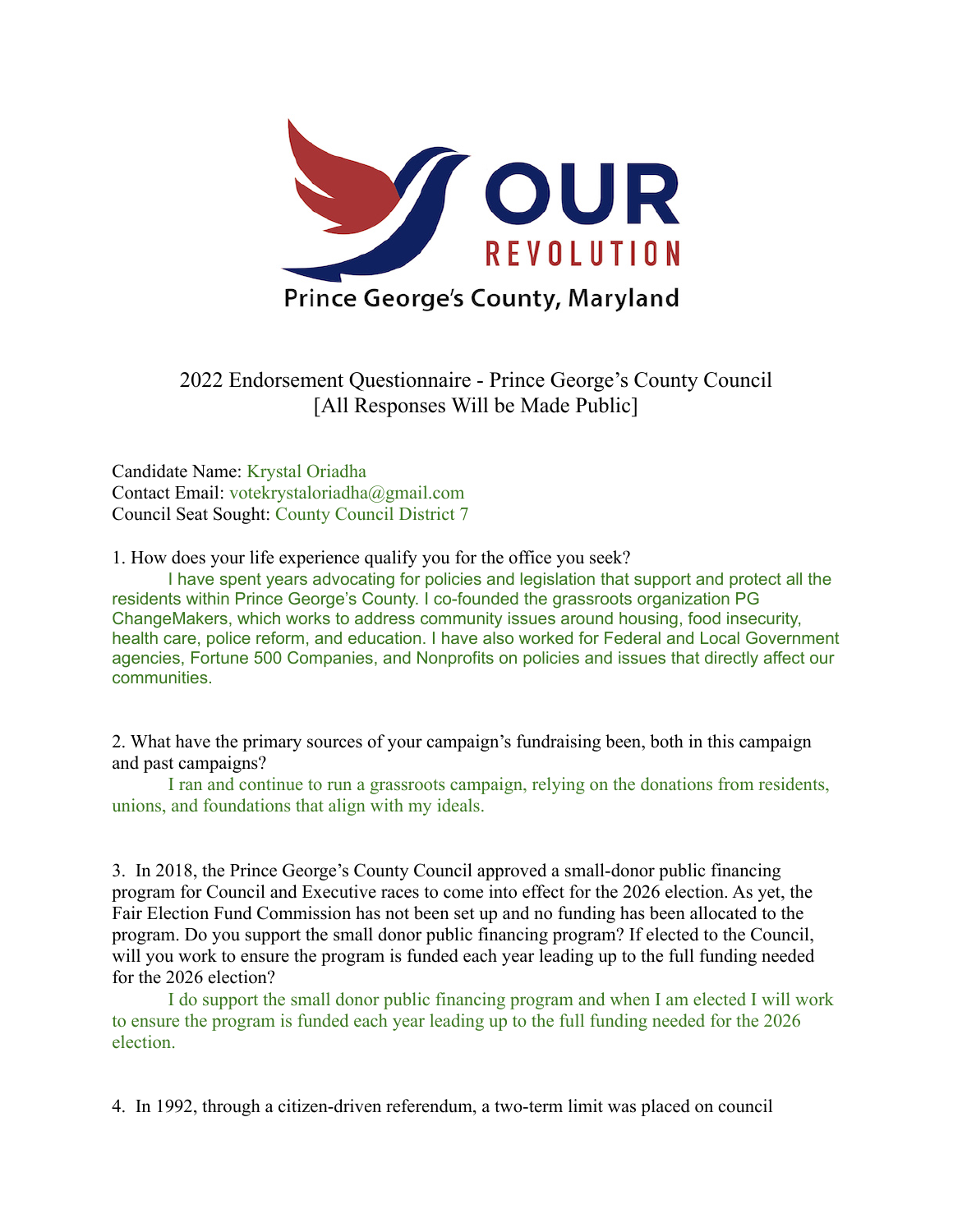members which the council repeatedly attempted to repeal over the years and repeatedly failed. As a result of the addition of two at-large seats on the council in 2016, the two-term limit has been diluted with council members allowed to jump from at-large to district seats and back without limit. Do you think district membership on the council is significantly different from at-large membership? Would you support or oppose the reinstatement of strict two-term limits?

While I do think there is a difference between the district membership and at large members of the county council, I support the reinstatement of the strict two-term limit.

4. What is your position on the Maryland MAGLEV train proposal? I am opposed to the Maryland MAGLEV train proposal.

5. There is a great shortage of affordable housing in Prince George's County. What role can the County government have in creating policies that will provide affordable housing for residents at all income levels? How will you engage on this issue?

The government can play a pivotal role in ensuring the creation of more affordable housing within our county- stopping the fast paced march to gentrification. I will continue to promote increasing affordable housing through policies that will cause affordable housing with each new development within the county.

6. As part of the Maryland Police Accountability Act of 2021 (HB670-2021), the Maryland General Assembly requires each county to set up a Police Accountability Board (PAB). Prince George's County Council must pass legislation to fulfill this State mandate.

a. Do you support incorporating the functions of the existing Citizen Complaint Oversight Panel in the PAB?

a. Yes.

- b. How would you ensure that the composition of the PAB reflects the community?
	- a. I support the PAB having members of the community and would advocate for every member of the PAB being a member of the community.
- c. Do you support a PAB with subpoena powers and paid investigators to effectively review complaints of police misconduct filed by members of the public? a. Yes.
- d. Do you support adequate funding to staff the PAB to investigate the number of complaints filed, including budgeting for independent legal counsel? a. Yes.

7. The County Council approved a councilmanic district map that was very different from the map created by the independent Redistricting Commission appointed by the council. The map was found illegal by two separate levels of our judicial system. Please share your thoughts on the Council's map, public opposition to the map, and the judicial finding.

The council's inappropriate decision to approve a redistricting map that moved several candidates out of their districts was right to be found illegal by the courts. I disapprove of the map, I stood in opposition with the public, and I applaud the judicial finding.

8. The County has a massive backlog in school maintenance, renovation, replacement, and expansion, which former Board Chair and education stalwart, Dr. Alvin Thornton, has attributed in large part to 20 years of historical racial discrimination towards Prince George's students.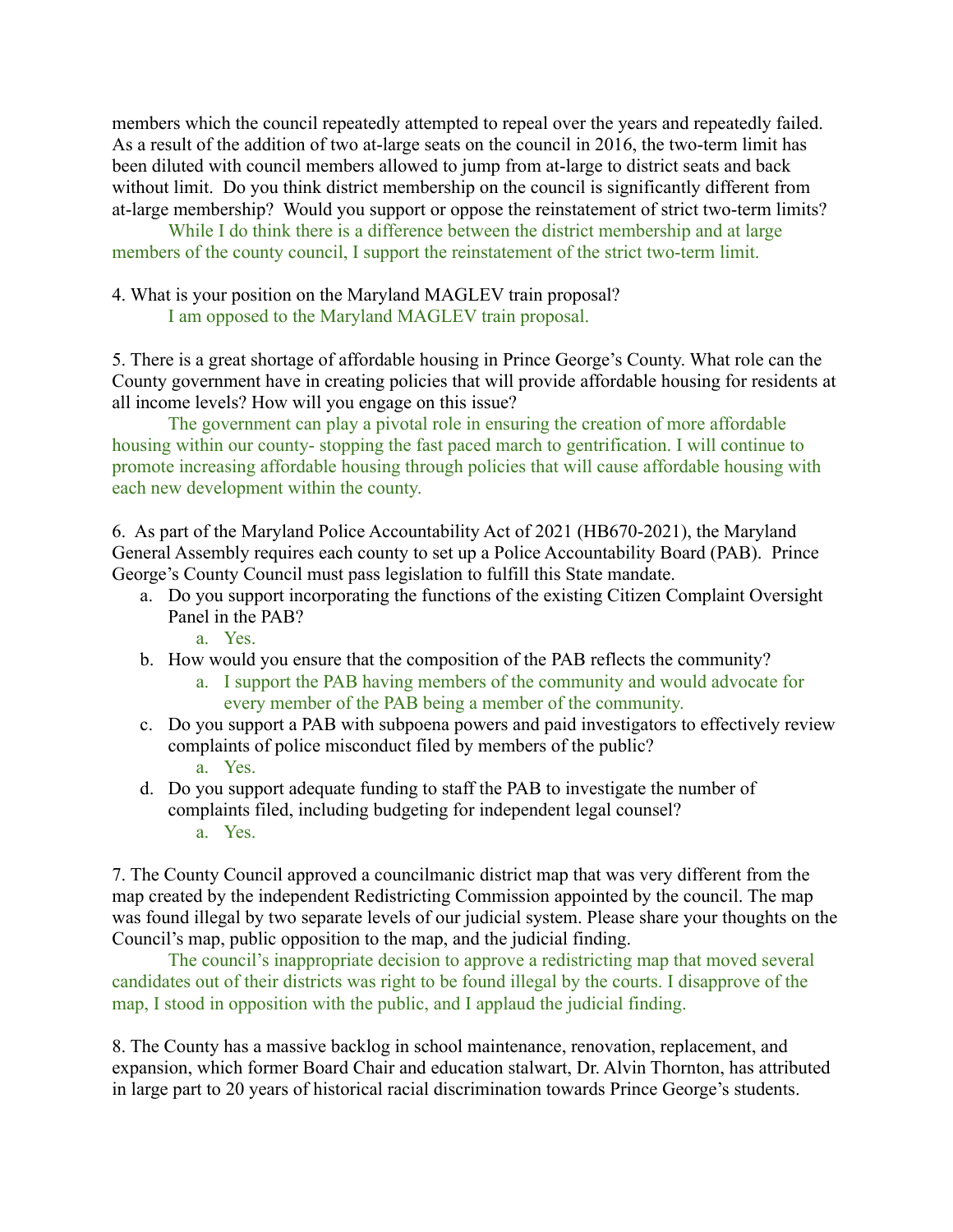- a. The County's solution to part of this problem has been to engage in a Public-Private Partnership for the construction and maintenance of six middle schools - the first county in the entire country to engage in a P3 for school construction. Do you think that using private capital with significantly higher interest rates that places the burden on Prince George's taxpayers is a viable model to address historical racial discrimination or should the State make Prince George's schools whole through State funding.
	- a. I do believe that Prince George's county schools should be built- through state funding and without a higher interest rate on Prince George's county residents.
- b. What is the solution to fixing the huge remaining backlog in school maintenance, renovation, replacement, and expansion?
	- a. The School system and County should partner to set aside dedicated funds for maintenance and include county resources and departments to help address the backlog.
- c. What actions do you think the County should take to ensure that school capacity matches current and future demand?
	- a. The county Council can ensure that all homes or developments built have to come with a mandated school construction compensation that will address our needs.

9. Should the Prince George's School Board be restored to a fully elected body? Why or why not?

Yes, I have always supported a fully elected school board, because the people of Prince George's county should have the right to make the decisions on who represents them on the school board.

10. Through legislation and through zoning and land use decisions, the Council plays a decisive role in county planning, and that planning drives transportation demand, demand for services and facilities, environmental and public health impacts, greenhouse gas emissions, and many other impacts. The Zoning Ordinance Rewrite eliminates the requirement that developers file Conceptual Site Plans (CSPSs) for certain kinds of projects. CSPs provide critical opportunities for public review and comment on land use proposals early in the development process. Will you commit to working to restore the requirement for CSPs as soon as possible?

Yes, I will commit to restoring the requirement of CSP'S as soon as possible

11. The County Council often uses Zoning Text Amendment bills to rewrite the Zoning Ordinance on the fly and to help developers advance certain projects without going through the normal public review process. ZTAs weaken the Zoning Ordinance and undermine the public's right to know and to have a meaningful say on development proposals. Will you commit to working to end or severely curtail the use of ZTAs and to ensuring that:

- a. Any ZTA bill filed includes a list and map of all of the potentially affected properties, as well as analysis of the potential impacts on communities, the environment, agricultural lands, and demand on public services and facilities? a. Yes.
- b. For each potentially affected property, the Council notifies all adjoining property owners, local community associations and watershed organizations, and local municipalities, by